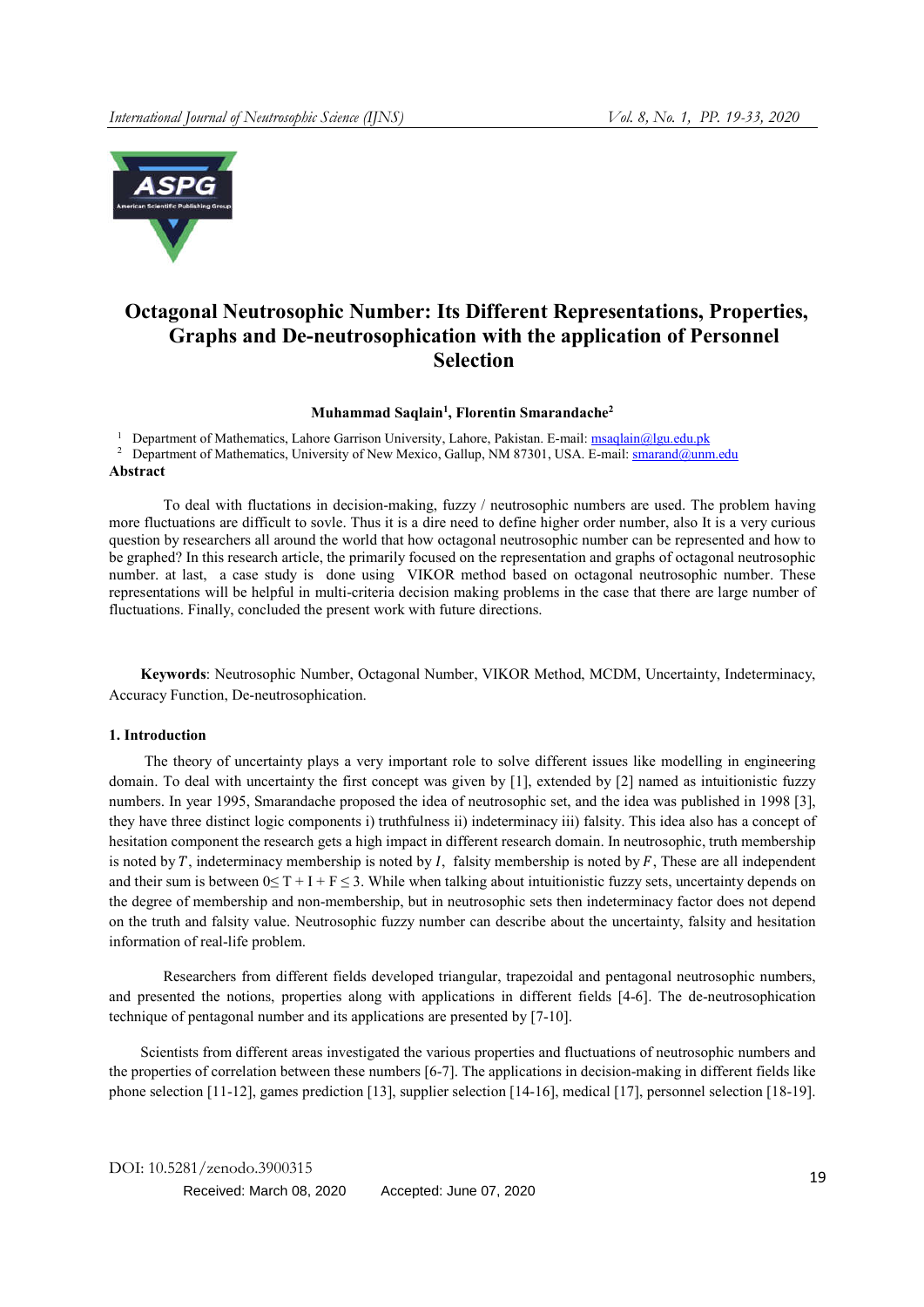Octagonal neutrosophic number and its types are presented by [20] in his recent work. The graphical representation and properties are yet to be defined while dealing with the concept of octagonal neutrosophic number a decision-maker can solve more fluctuations because they have more edges as compare to pentagonal. Table:1 represents different numbers and their applicability.

| <b>Edge Parameter</b>                 | <b>Uncertainty</b><br><b>Measurement</b> | <b>Hesitation</b><br><b>Measurement</b> | <b>Vagueness</b><br><b>Measurement</b> | <b>Fluctuations</b> |
|---------------------------------------|------------------------------------------|-----------------------------------------|----------------------------------------|---------------------|
| <b>Crisp number</b>                   | $\ast$                                   | $*$                                     | $\ast$                                 | $\ast$              |
| <b>Fuzzy number</b>                   | determinable                             | $*$                                     | $\ast$                                 | $\ast$              |
| <b>Intuitionistic Fuzzy</b><br>number | determinable                             | determinable                            | $\ast$                                 | $\ast$              |
| <b>Neutrosophic</b><br>number         | determinable                             | determinable                            | determinable                           | determinable        |

Table 1: Fuzzy numbers, their extensions and applicability

# 1.1 Motivation

From the literature, it is found that octagonal neutrosophic numbers (ONN) their notations, graphs and properties are not yet defined. Since it is not yet defined so also it will be a question that how and where it can be applied? For this purpose, is de-neutrosophication important? How should we define membership, indeterminacy and non-membership functions? From this point of view ONN is a good choice for a decision maker in a practical scenario.

# 1.2 Novelties

The work contributed in this research is;

- Membership, Non-membership and Indeterminacy functions
- Graphical Representation of ONN.
- De-neutrosophication technique of ONN.
- Case study of personnel selection having octagonal fluctuations.

# 1.3 Structure of Paper

The article is structured as follows as shown in the Figure 1:



Figure 1: Pictorial view of the structure of the article

DOI: 10.5281/zenodo.3900315 20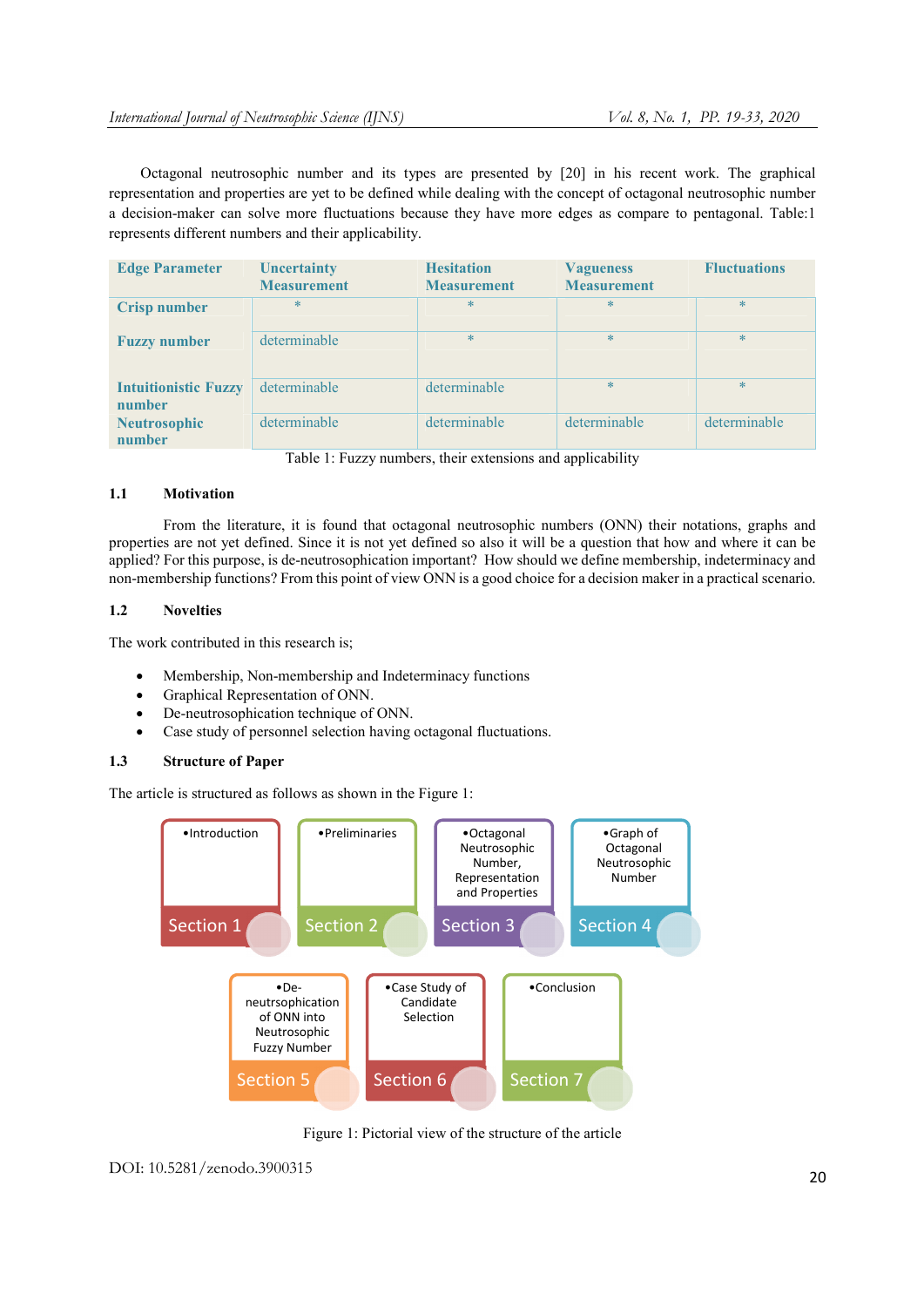# 2. Preliminaries

# Definition 2.1: Fuzzy Number [1]

A fuzzy number is generalized form of a real number. It doesn't represent a single value, instead a group of values, where each entity has its membership value between [0, 1]. Fuzzy number  $\overline{S}$  is a fuzzy set in R if it satisfies the given conditions.

- $\exists$  relatively one  $y \in R$  with  $\mu_{\bar{S}}(y) = 1$ .
- $\mu_{\bar{S}}$  (y) is piecewise continuous.
- $\overline{S}$  should be convex and normal.

#### Definition 2.2: Neutrosophic Fuzzy Number [3]

Let U be a universe of discourse then the neutrosophic set A is an object having the form A =  $\{<\mathbf{x}: \mathbf{T}_{A}(x),\mathbf{I}_{A}(x), \mathbf{F}_{A}(x), >; \mathbf{x} \in \mathbf{U}\}\$ 

where the functions T, I, F : U $\rightarrow$  [0,1] define respectively the degree of membership, the degree of indeterminacy, and the degree of non-membership of the element  $x \in X$  to the set A with the condition.  $0 \leq T_A(x) + I_A(x) + F_A(x) \leq$ 3.

# Definition 2.3: Accuracy Function [21]

Accuracy function is used to convert neutrosophic number NFN into fuzzy number (De-neutrosophication using  $A_F$ ).  $A(F) = \{ x = \frac{[T_x + I_x + F_x]}{3} \}$ 

 $A_F$  represents the De-neutrosophication of neutrosophic number into fuzzy number.

#### Definition 2.4: Pentagonal Neutrosophic Number [6]

Pentagonal Neutrosophic Number PNN is defined as,

$$
PNN = \langle [(\Omega, \mathbb{I}, \varepsilon_v \hat{v}, \varepsilon): \theta], [(\Omega^1, \mathbb{I}^1, \varepsilon_v^1, \hat{v}^1, \varepsilon^1): \Psi], [(\Omega^2, \mathbb{I}^2, \varepsilon_v^2, \hat{v}^2, \varepsilon^2): \ ] \rangle
$$

Where  $\theta$ ,  $\Psi$ ,  $\in [0,1]$ .

The truth membership function  $(\theta)$ : ℝ → [ 0, 6],

the indeterminacy membership function (Ψ):  $\Box \rightarrow [\chi, 1]$ ,

and the falsity membership function ( ):ℝ→ [ ,1].

#### 3. Octagonal Neutrosophic Number [ONN] Representation and Properties

In this section, we define ONN, representations and properties along with suitable examples.

### Definition 3.1: Side Conditions of Octagonal Neutrosophic Number [ONN]

An Octagonal Neutrosophic Number denoted by;

 〈[( Ω, , ᶓ, ⱴ, ε, , ό, з): Ө],[(Ω, , ᶓ, ⱴ, ε, , ό, з):Ψ],[(Ω, , ᶓ, ⱴ, ε, , ό, з): ] 〉 should satisfy the following conditions:

### Condition 1:

- 1.  $\Theta_{\hat{\epsilon}}$ : truth membership function  $(\Theta_{\hat{\epsilon}})$ : ℝ $\rightarrow$  [ 0,1],
- 2. Ψ<sub>ŝ</sub>: indeterminacy membership function (Ψ<sub>ŝ</sub>):ℝ→ [ $\bar{g}$ ,1],
- 3. §: falsity membership function ( §):ℝ→ [ ,1].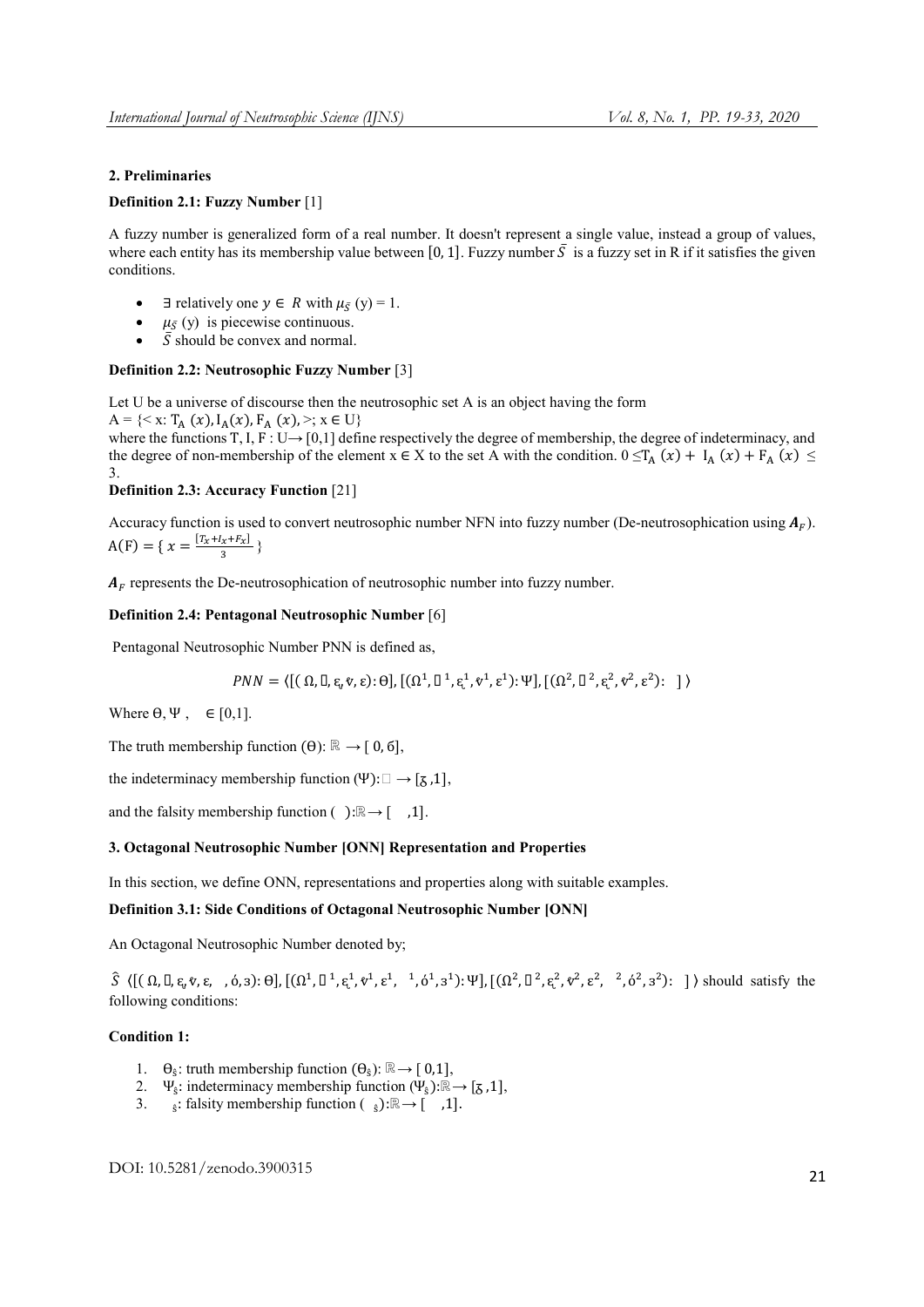# Condition 2:

- 1.  $\Theta_{\delta}$ : truth membership function is strictly non-decreasing continuous function on the intervals [Ω, ε].
- 2. Ψŝ: indeterminacy membership function is strictly non-decreasing continuous function on the intervals  $[\Omega^1, \varepsilon^1]$ .
- 3. s: falsity membership function is strictly non-decreasing continuous function on the intervals  $[\Omega^2, \varepsilon^2]$ .

#### Condition 3:

- 1. Өŝ: truth membership function is strictly non-increasing continuous function on the intervals [ε, з].
- 2. Ψŝ: indeterminacy membership function is strictly non-increasing continuous function on the intervals  $[\epsilon^1, 3^1]$ .
- 3. s: falsity membership function is strictly non-increasing continuous function on the intervals  $[\epsilon^2, \epsilon^2]$ .

Definition 3.2 : Octagonal Neutrosophic Number [ONN] A Neutrosophic Number denoted by  $\hat{S}$  is defined as,

 $\hat{S} = \left( \left[ (\Omega, \Pi, \xi, \hat{v}, \xi, \eta, \phi, 3); \Theta \right], \left[ (\Omega^1, \Pi^1, \xi^1, \hat{v}^1, \xi^1, \eta, \phi^1, 3^1); \Psi \right], \left[ (\Omega^2, \Pi^2, \xi^2, \hat{v}^2, \xi^2, \eta, \phi^2, 3^2); \right] \right)$ 

Where  $\theta$ ,  $\Psi$ ,  $\in [0,1]$ .

The truth membership function  $(\Theta_{\hat{s}})$ : ℝ $\rightarrow$  [ 0,1],

the indeterminacy membership function (Ψ§):ℝ→ [ $\overline{\phantom{a}}$ , 1],

and the falsity membership function  $\begin{pmatrix} 0 \\ 0 \end{pmatrix}$ :ℝ→ [ ,1] are given as:

$$
\theta_{s0}(x) = \begin{cases}\n\theta_{s0}(x) & \Omega \le x < \Omega \\
\theta_{s1}(x) & \Omega \le x < \varepsilon \\
\theta_{s2}(x) & \varepsilon \le x < \nu \\
6 & x = \varepsilon \\
\theta_{s3}(x) & \varepsilon \le x < \varepsilon \\
\theta_{s2}(x) &\le x < \delta \\
\theta_{s1}(x) & \delta \le x < 3 \\
0 & otherwise\n\end{cases}
$$
\n
$$
\Psi_{s1}(x) = \begin{cases}\n\Psi_{s0}(x) & \Omega^1 \le x < \Omega^1 \\
\Psi_{s1}(x) & \Omega^1 \le x < \varepsilon^1 \\
\Psi_{s2}(x) & \varepsilon^1 \le x < \varepsilon^1 \\
\Psi_{s3}(x) & \nu^1 \le x < \varepsilon^1 \\
\Psi_{s3}(x) & \nu^1 \le x < \varepsilon^1 \\
\Psi_{s2}(x) < \varepsilon^1 \le x < \varepsilon^1 \\
\Psi_{s3}(x) & \varepsilon^1 \le x < \varepsilon^1 \\
\Psi_{s1}(x) & \delta^1 \le x < \delta^1 \\
\Psi_{s1}(x) & \delta^1 \le x < \delta^1\n\end{cases}
$$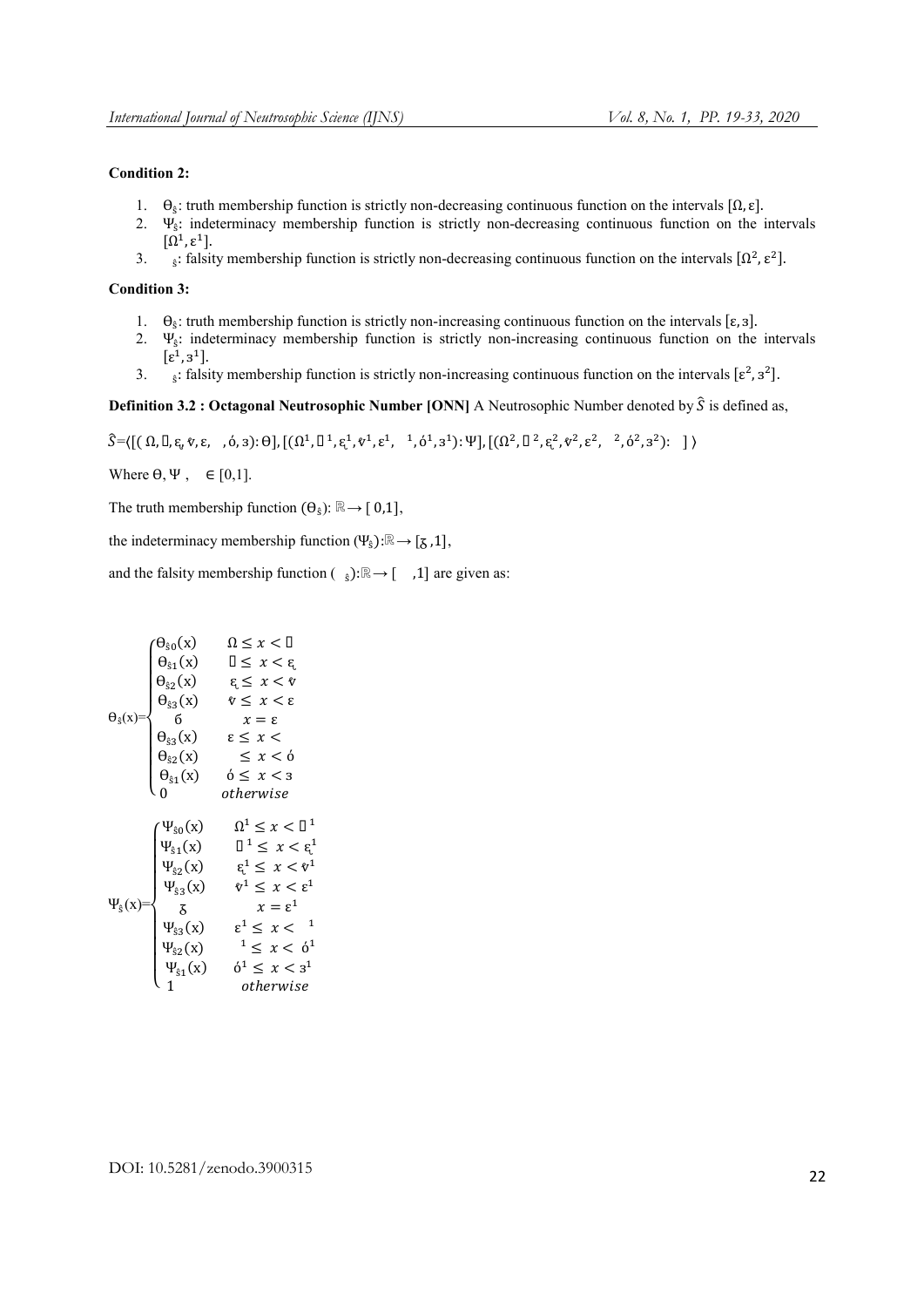| $_{\hat{S}}(x)=$<br>$x = \varepsilon^2$<br>$\epsilon^2 \leq x < \epsilon^2$<br>$_{33}(x)$<br>$x^2 \leq x < 6^2$<br>$_{32}(x)$<br>$6^2 \leq x < 3^2$<br>$_{\hat{S}1}(x)$<br>otherwise |  | $_{80}(x)$<br>$_{\hat{S}1}(x)$<br>$_{32}(x)$<br>$_{33}(x)$ | $\Omega^2 \leq x < \mathbb{D}^2$<br>$\mathbb{I}^2 \leq x < \xi^2$<br>$\xi^2 \leq x < \nu^2$<br>$\ell^2 \leq x < \epsilon^2$ |
|--------------------------------------------------------------------------------------------------------------------------------------------------------------------------------------|--|------------------------------------------------------------|-----------------------------------------------------------------------------------------------------------------------------|
|--------------------------------------------------------------------------------------------------------------------------------------------------------------------------------------|--|------------------------------------------------------------|-----------------------------------------------------------------------------------------------------------------------------|

Where  $\hat{S} = \langle [(\Omega < \mathbb{I} < \varepsilon < \varepsilon < \varepsilon < \varepsilon < \varepsilon \rangle : \theta], \left[ (\Omega^1 < \mathbb{I}^1 < \varepsilon^1 < \varepsilon^1 < \varepsilon^1 < \varepsilon^1 < \varepsilon^1 < \varepsilon^1 \right) : \Psi \right], \left[ (\Omega^2 < \varepsilon^1 < \varepsilon^1 < \varepsilon^1 < \varepsilon^1 < \varepsilon^1 \right] \rangle$  $\Box^2 < \varepsilon^2 < \nu^2 < \varepsilon^2 < \Box^2 < \delta^2 < \varepsilon^2$ ): ]

# 4. Graphical Representation of Octagonal Neutrosophic Number [ONN]

In this section, graphs of truthiness, indeterminacy and falsity function are presented.

# Definition 4.1: Octagonal Neutrosophic Number [ONN]

|                         | $\theta_{\hat{\epsilon}_0}(0)$         | $0.1 \le x < 0.2$   |
|-------------------------|----------------------------------------|---------------------|
|                         | $\Theta_{\hat{s}1}(0)$                 | $0.2 \leq x < 0.3$  |
|                         | $\theta_{\hat{S}2}(0.1)$               | $0.3 \leq x < 0.4$  |
|                         | $\Theta_{\hat{S}3}(0.1)$               | $0.4 \leq x < 0.5$  |
| $\Theta_{\hat{s}}(x)$ = | $\overline{1}$                         | $x=0.5$             |
|                         | $\Theta_{\hat{S}3}(1)$                 | $0.5 \leq x < 0.6$  |
|                         | $\theta_{\hat{S}2}(0.1)$               | $0.6 \le x < 0.7$   |
|                         | $\Theta_{\$1}(0.1)$                    | $0.7 \leq x < 0.8$  |
|                         | $\overline{0}$                         | otherwise           |
|                         | $\cdot \Psi_{\hat{s}0}(1)$             | $0.1 \leq x < 0.2$  |
|                         | $\Psi_{\hat{s}1}(1)$                   | $0.2 \leq x < 0.3$  |
|                         | $\Psi_{\hat{S}2}(0.9)$                 | $0.3 \leq x < 0.4$  |
|                         | $\Psi_{\hat{S}3}(0.9)$                 | $0.4 \leq x < 0.5$  |
| $\Psi_{\hat{S}}(x)$     | $\begin{array}{ccc} & & 0 \end{array}$ | $x=0.5$             |
|                         | $\Psi_{\hat{S}3}(0)$                   | $0.5 \leq x < 0.6$  |
|                         | $\Psi_{\hat{S}2}(0.9)$                 | $0.6 \le x \le 0.7$ |
|                         | $\Psi_{\$1}(0.9)$                      | $0.7 \leq x < 0.8$  |
|                         | $\mathbf{1}$                           | otherwise           |
|                         | $_{60}(1)$                             | $0.1 \leq x < 0.2$  |
|                         | $_{\hat{S}1}(1)$                       | $0.2 \leq x < 0.3$  |
|                         | $_{32}(0.9)$                           | $0.3 \leq x < 0.4$  |
|                         | $_{33}(0.9)$                           | $0.4 \leq x < 0.5$  |
| $_{\hat{S}}(x)$ =       | $\mathbf{0}$                           | $x=0.5$             |
|                         | $_{33}(0)$                             | $0.5 \leq x < 0.6$  |
|                         | $_{32}(0.9)$                           | $0.6 \le x < 0.7$   |
|                         | $_{\hat{S}1}(0.9)$                     | $0.7 \leq x < 0.8$  |
|                         | $1 \quad$                              | otherwise           |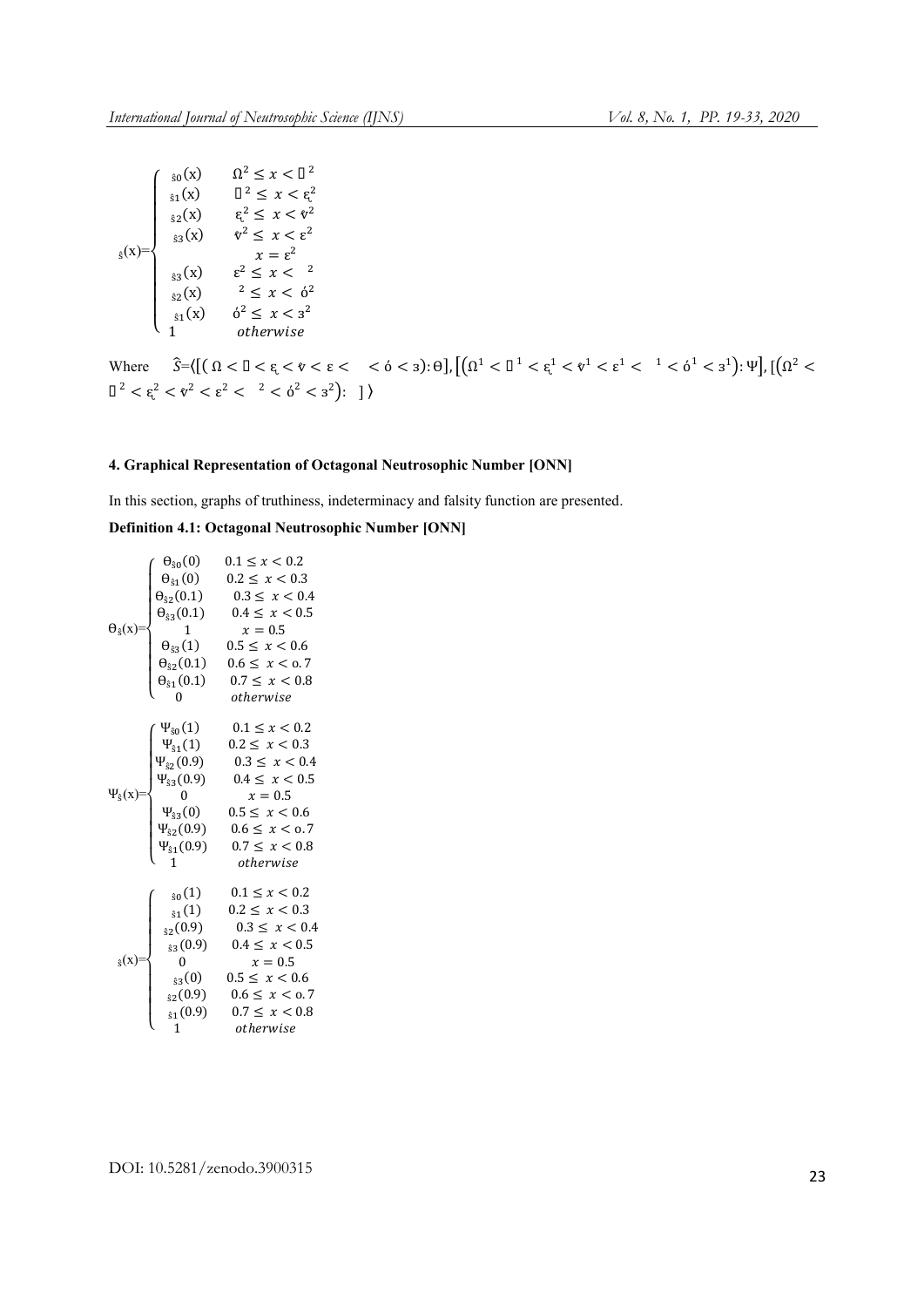

# *4.1 Graphical Representation of Membership, Non-membership, Indeterminacy and ONN*

Figure 2: Graphical representation of the truthiness of ONN



Figure 3: Graphical representation of the Falsity of ONN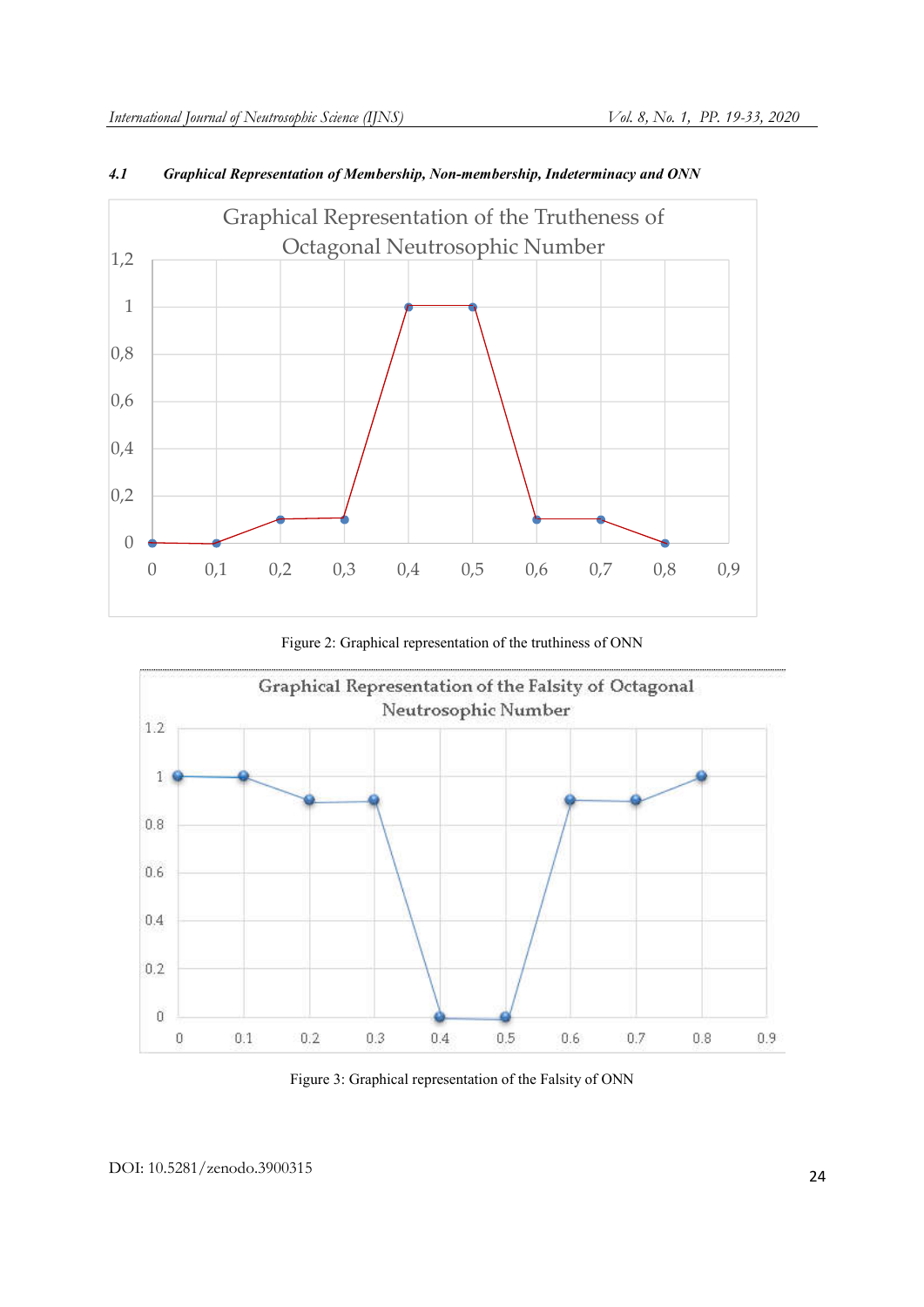

Figure 4: Graphical representation of the Indeterminacy of ONN



Figure 5: Graphical representation of the Octagonal Neutrosophic Number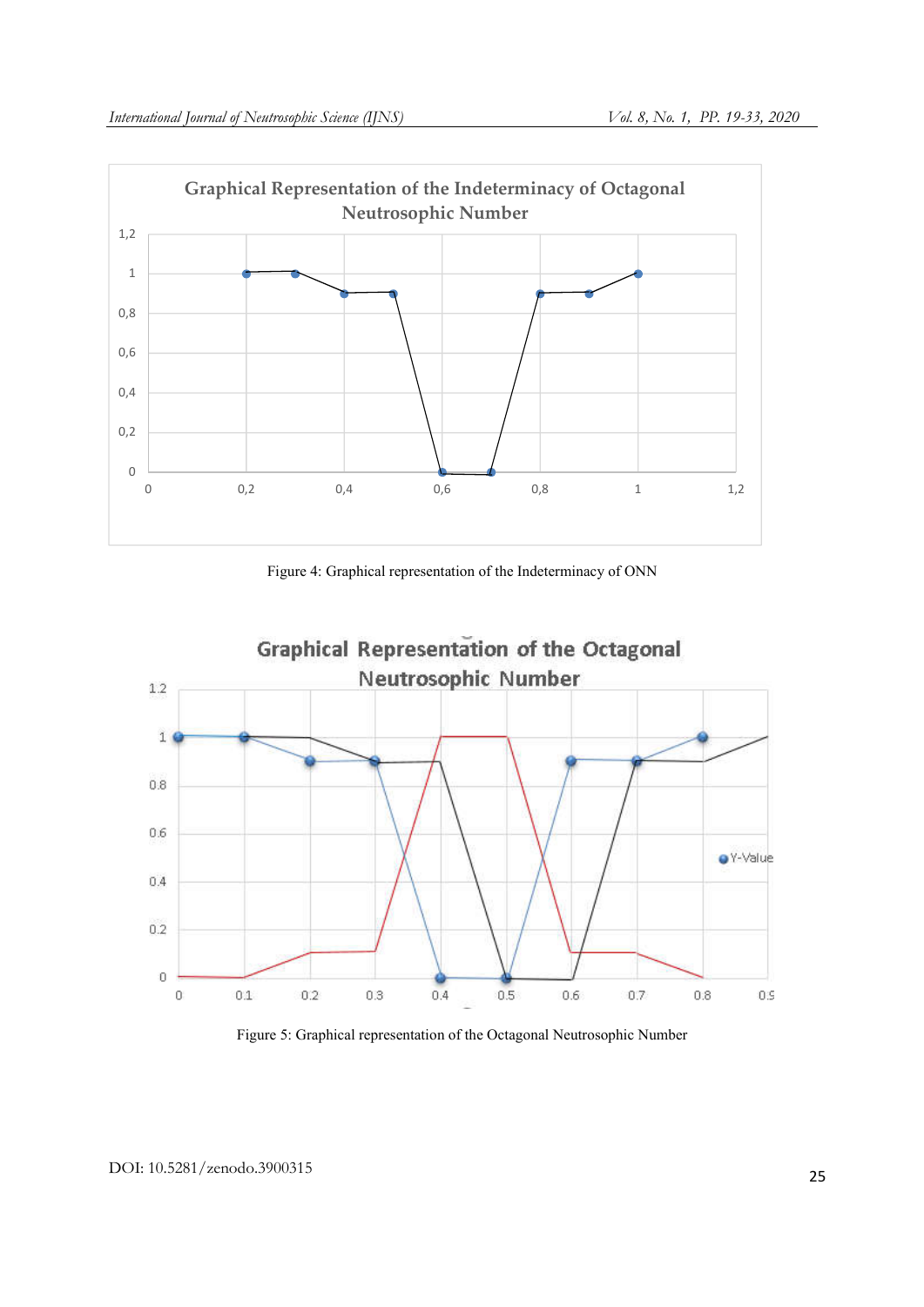# 5. Accuracy Function for De-neutrosophication of Octagonal Neutrosophic Number (ONN)

#### 5.1 De-neutrosophication of ONN into Neutrosophic Number

On the way of development of De-neutrosophication technique, we can generate results into neutrosophic number according to the result of octagonal neutrosophic number and its membership functions.

$$
D^{T_{NO_N}}=(\frac{\Omega+\square+\epsilon+\nu+\epsilon+\lambda+\gamma+\delta+\beta}{8}),
$$

 $D^{I_{NO_N}} = \left( \frac{\Omega^1 + \square^1 + \epsilon^1 + \gamma^1 + \epsilon^1 + 1 + \delta^1 + 3^1}{8} \right),$ 

 $D^{F_{NO_N}} = (\frac{\Omega^2 + \Pi^2 + \varepsilon^2 + \nu^2 + \varepsilon^2 + 2 + 6^2 + 3^2}{8})$ 

$$
D_{NO_N} = \left\{ \frac{\Omega + \Pi + \varepsilon + \nu + \varepsilon + \ldots + \varepsilon}{8}, \frac{\Omega^1 + \Pi^1 + \varepsilon^1 + \nu^1 + \varepsilon^1 + \ldots + \varepsilon^1 + \varepsilon^1 + \varepsilon^2 + \varepsilon^2 + \varepsilon^2 + \varepsilon^2 + \varepsilon^2 + \varepsilon^2 + \varepsilon^2 + \varepsilon^2 + 3^2}{8} \right\}
$$
  

$$
D_{NO_F} = \frac{D^T N O_N + D^T N O_N + D^F N O_N}{3},
$$

- $D^{T_{N_{O_N}}}$  represents the de-neutrosophication of trueness of neutrosophic octagonal number into neutrosophic.
- $D^{I_{N0_N}}$  represents the de-neutrosophication of indeterminacy of neutrosophic octagonal number into neutrosophic.
- $D^{F_{N0_N}}$  represents the de-neutrosophication of falsity of neutrosophic octagonal number into neutrosophic.
- $D_{NO<sub>N</sub>}$  represents the de-neutrosophication of octagonal number into neutrosophic number.

Example 1: In Table: 3 five octagonal neutrosophic numbers ONN are defuzzified into Neutrosophic Number.

| Octagonal Neutrosophic Number                                                      | $D_{NO_N}$            |
|------------------------------------------------------------------------------------|-----------------------|
| $(0.1, 0.2, 0.3, 0.4, 0.5, 0.6, 0.7, 0.8, 0.2, 0.3, 0.4, 0.5, 0.6, 0.7, 0.8, 0.9;$ | (0.45, 0.55, 0.5375)  |
| $0.1, 0.3, 0.4, 0.5, 0.6, 0.7, 0.8, 0.9$                                           |                       |
| $(0.2, 0.3, 0.4, 0.5, 0.6, 0.7, 0.8, 0.9, 0.1, 0.3, 0.4, 0.5, 0.6, 0.7, 0.8, 0.9;$ | (0.55, 0.5375, 0.55)  |
| $0.2, 0.3, 0.4, 0.5, 0.6, 0.7, 0.8, 0.9$                                           |                       |
| $(0.1, 0.2, 0.3, 0.4, 0.5, 0.6, 0.7, 0.9, 0.1, 0.2, 0.3, 0.4, 0.5, 0.6, 0.7, 0.8;$ | (0.4625, 0.45, 0.525) |
| $0.1, 0.2, 0.4, 0.5, 0.6, 0.7, 0.8, 0.9$                                           |                       |
| $(0.1, 0.2, 0.4, 0.5, 0.6, 0.7, 0.8, 0.9, 0.1, 0.3, 0.4, 0.5, 0.6, 0.7, 0.8, 0.9,$ | (0.45, 0.5375, 0.55)  |
| $0.2, 0.3, 0.4, 0.5, 0.6, 0.7, 0.8, 0.9$                                           |                       |
| $(0.2, 0.3, 0.4, 0.5, 0.6, 0.7, 0.8, 0.9, 0.1, 0.2, 0.3, 0.4, 0.5, 0.6, 0.7, 0.8)$ | (0.55, 0.45, 0.4625)  |
| $0.1, 0.2, 0.3, 0.4, 0.5, 0.6, 0.7, 0.9$                                           |                       |

Table 2: De-neutrosophication of ONN into Neutrosophic number using Accuracy Function.

# 5.2 De-neutrosophication of Neutrosophic Number

On the way of development of de-Neutrosophication technique, we can generate results into fuzzy number according to the result of neutrosophic number.

 $D_{NO_F} = \frac{D^{T_{NO_N}} + D^{T_{NO_N}} + D^{F_{NO_N}}}{3}$ 

 $D_{NO_F}$  represents the de-neutrosophication of octagonal number into fuzzy number.

Example 2: In Table: 3 five octagonal neutrosophic numbers are defuzzified into Fuzzy.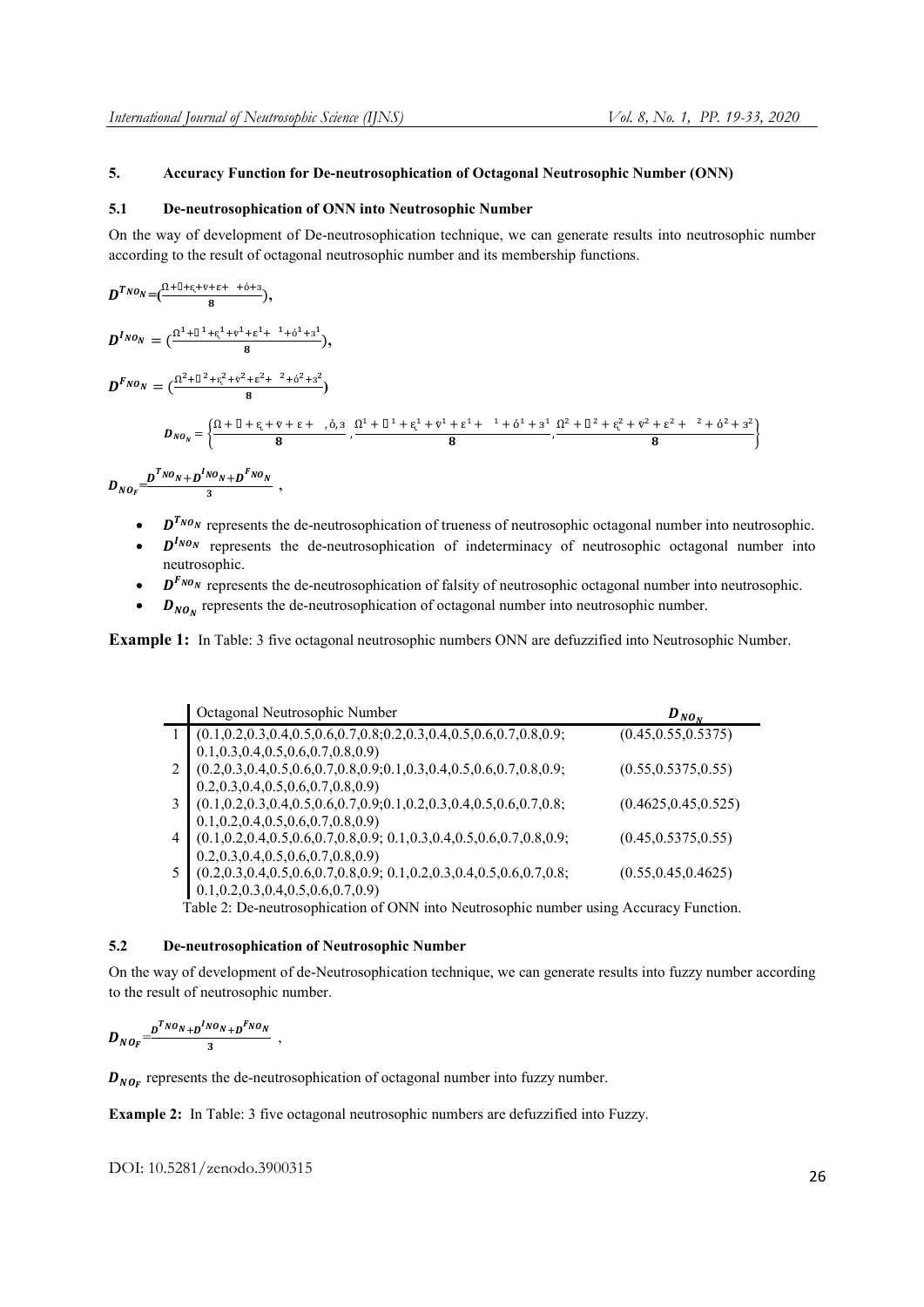|                      | Octagonal Neutrosophic Number                                                                                                  | $D_{NO_N}$            | $D_{NO_F}$ |
|----------------------|--------------------------------------------------------------------------------------------------------------------------------|-----------------------|------------|
|                      | $(0.1, 0.2, 0.3, 0.4, 0.5, 0.6, 0.7, 0.8, 0.2, 0.3, 0.4, 0.5, 0.6, 0.7, 0.8, 0.9;$<br>$0.1, 0.3, 0.4, 0.5, 0.6, 0.7, 0.8, 0.9$ | (0.45, 0.55, 0.5375)  | 0.5125     |
| $\overline{2}$       | $(0.2, 0.3, 0.4, 0.5, 0.6, 0.7, 0.8, 0.9, 0.1, 0.3, 0.4, 0.5, 0.6, 0.7, 0.8, 0.9,$<br>$0.2, 0.3, 0.4, 0.5, 0.6, 0.7, 0.8, 0.9$ | (0.55, 0.5375, 0.55)  | 0.54583    |
| $\boldsymbol{\beta}$ | $(0.1, 0.2, 0.3, 0.4, 0.5, 0.6, 0.7, 0.9, 0.1, 0.2, 0.3, 0.4, 0.5, 0.6, 0.7, 0.8)$<br>$0.1, 0.2, 0.4, 0.5, 0.6, 0.7, 0.8, 0.9$ | (0.4625, 0.45, 0.525) | 0.47916    |
| 4                    | $(0.1, 0.2, 0.4, 0.5, 0.6, 0.7, 0.8, 0.9; 0.1, 0.3, 0.4, 0.5, 0.6, 0.7, 0.8, 0.9;$<br>$0.2, 0.3, 0.4, 0.5, 0.6, 0.7, 0.8, 0.9$ | (0.45, 0.5375, 0.55)  | 0.5125     |
| 5                    | $(0.2, 0.3, 0.4, 0.5, 0.6, 0.7, 0.8, 0.9, 0.1, 0.2, 0.3, 0.4, 0.5, 0.6, 0.7, 0.8,$<br>$0.1, 0.2, 0.3, 0.4, 0.5, 0.6, 0.7, 0.9$ | (0.55, 0.45, 0.4625)  | 0.4875     |

Table 3: De-neutrosophication of ONN using Accuracy Function.

# 6. Case Study

To demonstrate the;

- Feasibility
- Productiveness

of the proposed method, here is the most useful real-life candidate selection problem is presented.

#### 6.1 Problem Formulation

Suppose we have three candidates which have different degree, experience and number of publications, the thing which matter the most to select one which have more potential to deal with situation. The potential of person depends upon degree, experience and number of publications they have. To improve the competitiveness capability, the best selection plays an important role, and to select the best one. Due to octagonal we can deal with more fluctuations. The background of formal education comparison also necessary. Same case for experience because it illustrates the personality and also mention that person is capable to handle the circumstances. Same as publications is also important for selection. With the concept of octagonal we have more expanse to deal with more edges. Suppose we are talking about degree we can mention his all necessary degrees with grades.

# 6.2 Parameters

Selection is a complex issue, to resolve this problem criteria and alternative plays an important role. Following criteria and alternatives are considered in this problem formulation.

# 6.2.1 Alternatives

Candidates are considered as the set of alternatives represented with  $\check{S} = \langle \zeta, \varpi, \upsilon \rangle$ 

#### 6.2.2. Criteria

Following three criteria are considered for the selection

- Degree
- Experience
- Publications

# 6.3 Assumptions

The decision makers  $\{D_1, D_2, D_3, D_4, D_5, D_6, D_7, D_8\}$  will assign ONN, according to his own interest, knowledge and experience, to the above-mentioned criteria and alternatives.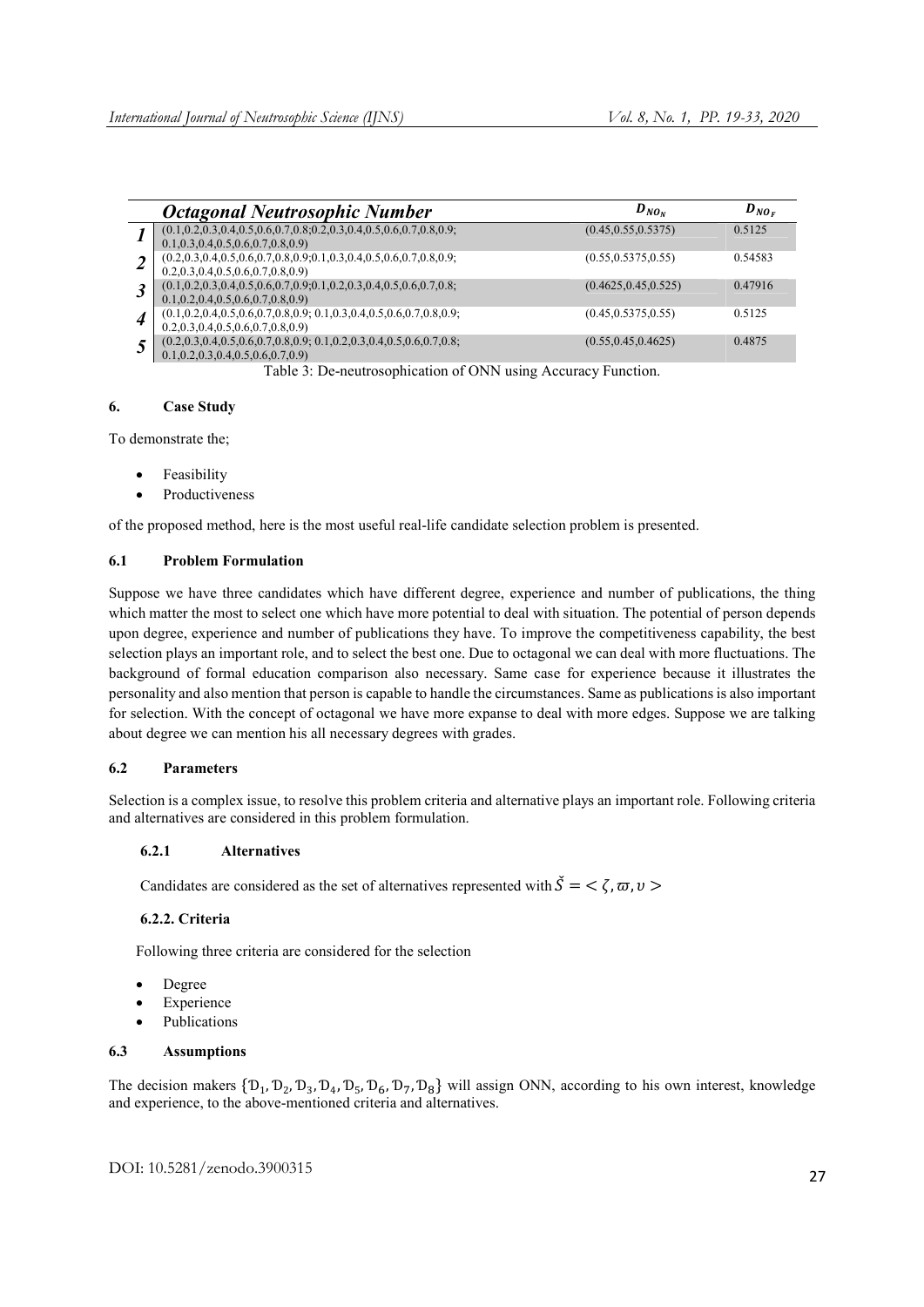| Sr#No | <b>Criteria</b>     | <b>Octagonal Neutrosophic Number (ONN)</b>                                                                                                                       |  |  |
|-------|---------------------|------------------------------------------------------------------------------------------------------------------------------------------------------------------|--|--|
|       | Degree              | $<$ (0.72,0.35,0.71,0.77,0.41,0.73,0.77,0.81), (0.93,0.83,0.93,0.88,0.94,0.99,0.96,0.90),<br>$(0.86, 0.95, 0.99, 0.97, 0.94, 0.93, 0.95, 0.91)$ >                |  |  |
|       | Experience          | $(0.75, 0.65, 0.96, 0.54, 0.73, 0.65, 0.83, 0.56),$<br>$(0.75, 0.45, 0.95, 0.38, 0.68, 0.79, 0.57, 0.13),$<br>$(0.36, 0.59, 0.68, 0.79, 0.47, 0.36, 0.47, 0.95)$ |  |  |
|       | <b>Publications</b> | $<(0.74,0.73,0.64,0.75,0.96,0.34,0.85,0.89),$ $(035,0.46,0.58,0.79,0.85,0.71,0.64,0.96),$<br>$(0.84, 0.73, 0.85, 0.75, 0.98, 0.84, 0.66, 0.94)$                  |  |  |

 $\circ$  Assigning Octagonal Neutrosophic Number ONN, by decision makers to the candidate  $\zeta$ .

Table 4(a): ONN by decision makers to each criterion to the candidate  $\zeta$ .

|  | Assigning Octagonal Neutrosophic Number ONN, by decision makers to the candidate $\varpi$ . |  |  |  |  |  |  |
|--|---------------------------------------------------------------------------------------------|--|--|--|--|--|--|
|--|---------------------------------------------------------------------------------------------|--|--|--|--|--|--|

| Sr#No | <b>Criteria</b>     | <b>Octagonal Neutrosophic Number (ONN)</b>                                                                                                                       |  |
|-------|---------------------|------------------------------------------------------------------------------------------------------------------------------------------------------------------|--|
|       | Degree              | $<$ (0.73,0.73,0.94,0.85,0.96,0.74,0.95,0.89), (0.33,0.46,0.59,0.79,0.85,0.79,0.74,0.86),<br>$(0.48, 0.33, 0.55, 0.75, 0.68, 0.64, 0.36, 0.70)$ >                |  |
|       | Experience          | $(0.75, 0.55, 0.96, 0.54, 0.93, 0.65, 0.73, 0.56),$<br>$(0.93, 0.83, 0.83, 0.58, 0.84, 0.69, 0.76, 0.80),$<br>$(0.66, 0.59, 0.68, 0.99, 0.47, 0.46, 0.87, 0.95)$ |  |
|       | <b>Publications</b> | $\leq (0.94, 0.93, 0.74, 0.95, 0.96, 0.94, 0.85, 0.99), (0.28, 0.26, 0.58, 0.35, 0.45, 0.61, 0.64, 0.36),$<br>$(0.28, 0.23, 0.25, 0.45, 0.68, 0.44, 0.26, 0.34)$ |  |

Table 4(b): ONN by decision makers to each criterion to the candidate  $\varpi$ .

 $\circ$  Assigning Octagonal Neutrosophic Number ONN, by decision makers to the candidate  $\nu$ .

| Sr#No | <b>Criteria</b>     | <b>Octagonal Neutrosophic Number (ONN)</b>                                                                                                                       |
|-------|---------------------|------------------------------------------------------------------------------------------------------------------------------------------------------------------|
|       | Degree              | $<$ (0.73,0.83,0.93,0.56,0.95,0.95,0.73,0.88), (0.76,0.95,0.69,0.94,0.94,0.63,0.55,0.61),<br>$(0.74, 0.73, 0.85, 0.75, 0.48, 0.34, 0.66, 0.74)$                  |
|       | Experience          | $(0.73, 0.65, 0.96, 0.54, 0.63, 0.65, 0.81, 0.59),$<br>$(0.75, 0.45, 0.85, 0.38, 0.78, 0.79, 0.67, 0.13),$<br>$(0.38, 0.59, 0.68, 0.79, 0.97, 0.36, 0.67, 0.85)$ |
|       | <b>Publications</b> | $\leq (0.74, 0.73, 0.64, 0.75, 0.96, 0.34, 0.85, 0.89), (0.35, 0.44, 0.58, 0.79, 0.75, 0.71, 0.54, 0.96),$<br>$(0.74, 0.63, 0.35, 0.35, 0.98, 0.34, 0.28, 0.64)$ |

Table 4(c): ONN by decision makers to each criterion to the candidate  $v$ .

#### 6.4 VIKOR Method

Vikor method is best for solve the problem of multi criteria decision making.it is used to drive on ranking and for selection of a set of possibilities and solve consolation solution for a problem with aggressive criteria. Opricovic [12] introduced the idea of Vikor method in 1998. It is related with both positive and the negative ideal solution, it can change the variable into two or more alternative variables to find out the best compromise solution. By the help of Vikor method we can put new ideas for group decision making problem under the certain criteria.

#### Vikor Method consist of following steps;

Step 1. Normalization of decision matrix and weight assigning.

**Step 2.** Now we will calculate the group unity value  $H_i=[H_i^L, H_i^U]$  and the individual regard value  $\mathbb{S}_i=[\mathbb{S}_i^L, \mathbb{S}_i^U]$ , where;

$$
H_i^L = \sum_j w_j \frac{s_i^L - s_j^+}{s_i^- - s_j^+}, \ H_i^U = \sum_j w_j \frac{s_i^U - s_j^+}{s_i^- - s_j^+}
$$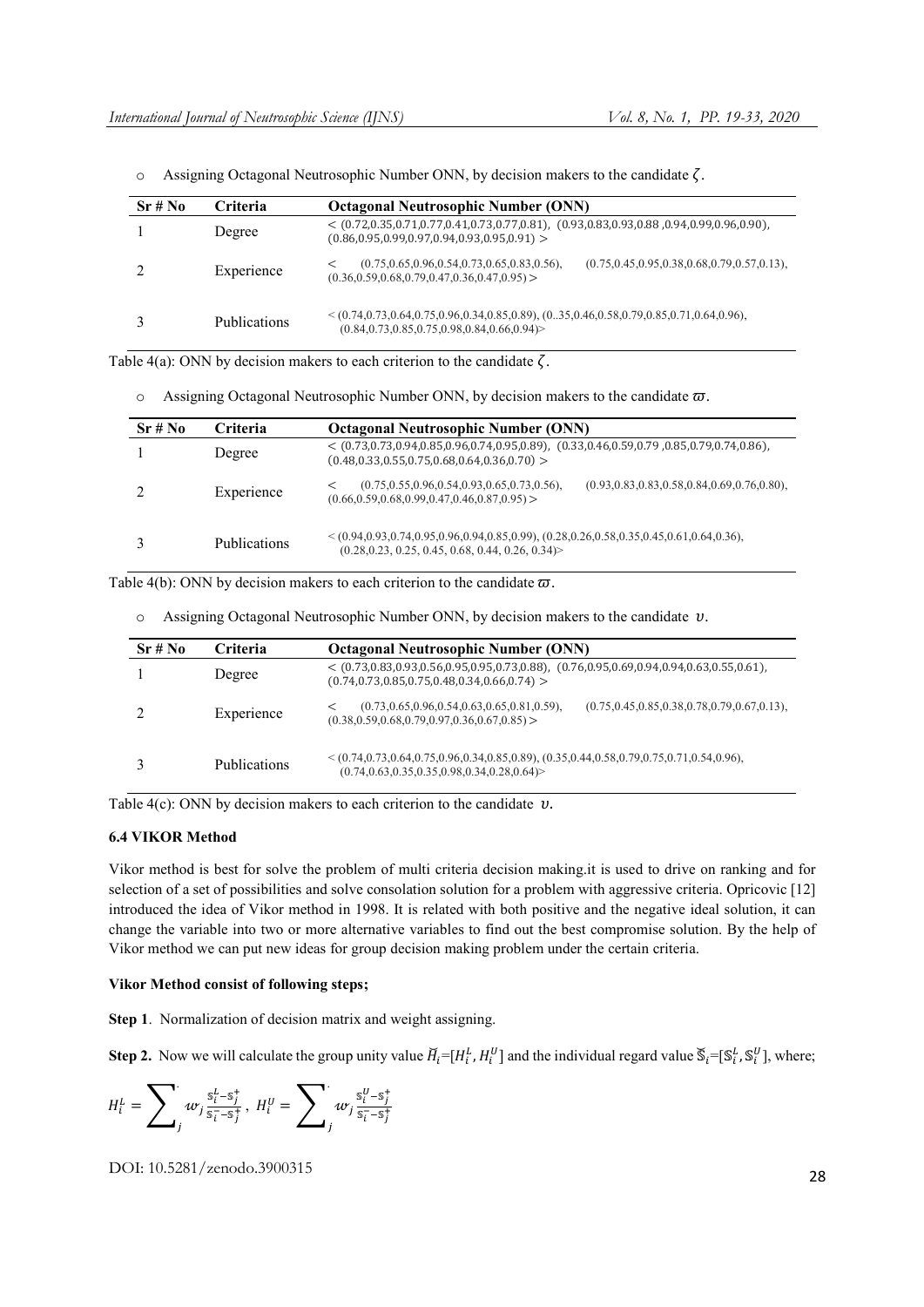And

$$
S_i^L = \max_{1 \le j \le n} w_j \left\{ \left( \frac{s_{ij}^L - s_j^+}{s_j^- - s_j^+} \right) \right\}, \, \mathbb{S}_i^U = \max_{1 \le j \le n} w_j \left\{ \left( \frac{s_{ij}^U - s_j^+}{s_j^- - s_j^+} \right) \right\}
$$

**Step 3**. Here we will Calculate the comprehensive sorting index  $\widetilde{W}_i = [W_i^L, W_i^U]$ , where

 $\widetilde{W}_{i} = \sigma \frac{H_{i} - H^{*}}{H^{*} - H^{*}} + (1 - \sigma) \frac{\widetilde{s}_{i} - S^{*}}{S^{*} - S^{*}}$ 

Now by using algorithm of interval fuzzy number:

$$
W_i^L = \sigma_{\overline{H}^- - H^*}^{\overline{H}^L - H^*} + (1 - \sigma) \frac{S_i^L - S^*}{S^- - S^*}
$$

and

$$
W_i^U = \sigma \frac{H_i^U - H^*}{H^2 - H^*} + (1 - \sigma) \frac{S_i^L - S^*}{S^2 - S^*}
$$

Here  $H^* = \int_i^{m} H_i^L$ ,  $H^- = \int_i^{m} H_i^U$ ,  $\int_i^{m} H_i^U$ ,  $\int_i^{m} H_i^U$ ,  $\int_i^{m} H_i^U$ ,  $\int_i^{m} H_i^U$ ,  $\int_i^{m} H_i^U$ ,  $\int_i^{m} H_i^U$ ,  $\int_i^{m} H_i^U$ ,  $\int_i^{m} H_i^U$ ,  $\int_i^{m} H_i^U$ ,  $\int_i^{m} H_i^U$ ,  $\int_i^{m} H_i^U$ ,  $\int_i^{m} H_i^U$ ,  $\int_i^{m} H_i^U$ , between [0,1]. If  $\sigma > 0.5$ , it is the decision making in the light of maximum group benefit (i.e., if  $\sigma$  is big, group utility is emphasized); if  $\sigma$ =0.5, here decision making in accordance with compromise. If  $\sigma$  <0.5, it is the decision making in the light of minimum individual regret value. In VIKOR, we take  $\sigma = 0.5$  generally, that is called compromise makes maximum group benefit and minimum individual regret value.

**Step 4.** The rank of fuzzy numbers is  $\mathcal{S}_i$ ,  $\tilde{W}_i$  and  $\tilde{H}_i$ .

Since  $\mathcal{S}_i$ ,  $\tilde{W}_i$  and  $\tilde{H}_i$  are all still individual numbers, now to compare the two-interval value we use the possible degree theory.

Here number of interval number  $\overline{A}_i = [A_i^L, A_i^U],$  (i=1,2, 3,...,m), the comparison steps are given of these interval numbers;

(a) For any two intervals numbers  $\overline{A}_i = [A_i^L, A_i^U]$  and  $\overline{A}_j = [A_j^L, A_j^U]$ , now we will calculate the possible degree  $\rho_{ij} = \rho(\breve{A}_i \ge \breve{A}_i)$  and now we will construct the possible degree matrix  $\rho = (\rho_{ij})_{m \times m}$ , and the product by comparison of any two interval numbers  $\vec{A}_i = [A_i^L, A_i^U]$  and  $\vec{A}_j = [A_j^L, A_j^U]$ , where i,j=1,2,3,....,m. Xu [18] proved that matrix  $\rho = (\rho_{ij})_{m \times m}$  satisfies  $(\rho_{ij} \ge 0, \rho_{ij} + (\rho_{ji} = 1, \rho_{ii} = 0.5 \text{ (i,j=1,2,3,...,m)})$ 

The matrix  $\rho = (\rho_{ij})_{m \times m}$  is called the fuzzy complementary judgement matrix, and we can rank the alternatives as follow.

(b) The rank of interval numbers  $\overline{A}_i = [A_i^L, A_i^U]$ , (i=1,2,3,,m) Ranking formula is given below  $u_i = \frac{1}{m(m-1)} \left( \sum_{j=1}^m \rho_{ij} + \frac{m}{2} - 1 \right), i=1,2,3,...,m$ The smaller  $\mathcal{U}_i$ , is the smaller  $\overline{A}_i = [A_i^L, A_i^U]$  is.

Step 5. Now we will rank the alternatives based on  $\mathcal{S}_i$ ,  $\tilde{W}_i$  and  $\tilde{H}_i$  (i=1,2,3,...,m).here the smaller of interval number  $\overline{S}_i$  is, and the better alternative  $x_i$  is. propose as a min  $\{\overline{S}_i \mid i=1,2,3,...,m\}$  if these two condition are satisfied[16]: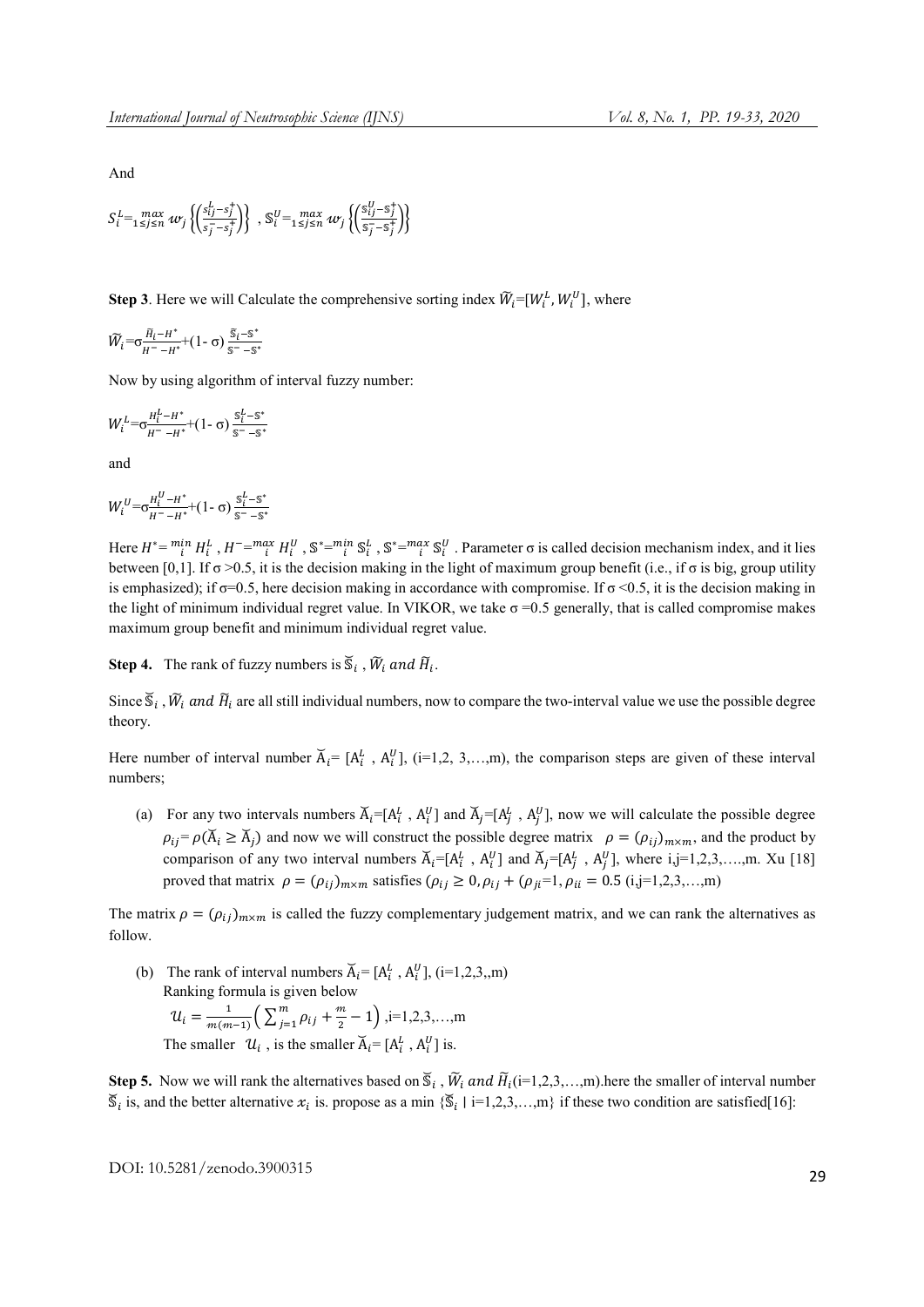- (i)  $\mathbb{S}(A^{(2)}) \mathbb{S}(A^{(1)}) \ge 1/(m-1)$ , where  $A^{(2)}$  called the second alternative with second position in the ranking list by  $\mathcal{R}$ ;  $m$  is the number of alternatives.
- (ii)  $A^{(1)}$  alternative also must be best ranked by  $\{\mathcal{S}_i \text{or}/\text{and } \mathcal{R}_i \mid I = 1, 2, 3...m\}.$



Figure 6: Flowchart of VIKOR algorithm

# 6.5 Numerical Analysis

Suppose that U is the universal set. Let HR which is responsible for recruiting and interviewing, and wants to hire a new candidate in company. Three candidates  $\check{S} = \langle \zeta, \varpi, \nu \rangle$  apply for this opportunity, which have different degrees, experiences and publications. On the base of choice parameters { $\mathbb{C}_1$  = Dergre,  $\mathbb{C}_2$  = Experience,  $\mathbb{C}_3$  = Publication} we apply the algorithm to find the potential candidate.

# Step 1. Associated Decision Matrix

| Candidate= $\zeta$                                                 | Candidate= $\varpi$                                       | Candidate $=$ $\nu$                                       |  |
|--------------------------------------------------------------------|-----------------------------------------------------------|-----------------------------------------------------------|--|
| $\{C_1(0.72, 0.35, 0.71, 0.77, 0.41, 0.73, 0.77, 0.81)\}$          | ${C1(0.73,0.73,0.94,0.85,0.96,0.74,0.95,0.89)}$           | ${C1(0.73, 0.83, 0.93, 0.56, 0.95, 0.95, 0.73, 0.88)}$    |  |
| (0.95,0.83,0.93,0.88,0.94,0.99,0.96,0.90)                          | $(0.33, 0.46, 0.59, 0.79, 0.85, 0.79, 0.74, 0.86)$        | $(0.76, 0.95, 0.69, 0.94, 0.94, 0.63, 0.55, 0.61)\}$      |  |
| $(0.86, 0.95, 0.99, 0.97, 0.94, 0.93, 0.95, 0.91)\}$               | $(0.48, 0.33, 0.55, 0.75, 0.68, 0.64, 0.36, 0.70)\}$      | $(0.74, 0.73, 0.85, 0.75, 0.48, 0.34, 0.66, 0.74)\}$      |  |
| $\{\mathbb{C}_2(0.75, 0.65, 0.96, 0.54, 0.73, 0.65, 0.83, 0.56)\}$ | $\{C_2(0.75, 0.55, 0.96, 0.54, 0.93, 0.65, 0.73, 0.56)\}$ | $\{C_2(0.73, 0.65, 0.96, 0.54, 0.63, 0.65, 0.81, 0.59)\}$ |  |
| $(0.75, 0.45, 0.95, 0.38, 0.68, 0.79, 0.57, 0.13)$                 | $(0.93.0.83.0.83.0.58.0.84.0.69.0.76.0.80)$               | $(0.75, 0.45, 0.85, 0.38, 0.78, 0.79, 0.67, 0.13)$        |  |
| $(0.36, 0.59, 0.68, 0.79, 0.47, 0.36, 0.47, 0.95)\}$               | $(0.66, 0.59, 0.68, 0.99, 0.47, 0.46, 0.87, 0.95)\}$      | $(0.38, 0.59, 0.68, 0.79, 0.97, 0.36, 0.67, 0.85)\}$      |  |
| $\{\mathbb{C}_3(0.74, 0.73, 0.64, 0.75, 0.96, 0.34, 0.85, 0.89)$   | $\{C_3(0.94, 0.93, 0.74, 0.95, 0.96, 0.94, 0.85, 0.99)\}$ | ${Cs(0.74, 0.73, 0.64, 0.75, 0.96, 0.34, 0.85, 0.89)}$    |  |
| $(035,0.46,0.58,0.79,0.85,0.71,0.64,0.96)$                         | $(0.28, 0.26, 0.58, 0.35, 0.45, 0.61, 0.64, 0.36)$        | $(0.35, 0.44, 0.58, 0.79, 0.75, 0.71, 0.54, 0.96)$        |  |
| $(0.84, 0.73, 0.85, 0.75, 0.98, 0.84, 0.66, 0.94)\}$               | $(0.28, 0.23, 0.25, 0.45, 0.68, 0.44, 0.26, 0.34)\}$      | $(0.74, 0.63, 0.35, 0.35, 0.98, 0.34, 0.28, 0.64)\}$      |  |
|                                                                    |                                                           |                                                           |  |

De-Neutrosophication of Octagonal Neutrosophic number by,

$$
D^{T_{NO_N}}=(\frac{\Omega^{\pm\lfloor\frac{1}{2}+\epsilon\sqrt{t-\epsilon}+\frac{m}{2}+\delta+3}{3}}{8}),\ D^{I_{NO_N}}=(\frac{\Omega^{\pm\frac{1}{2}\lfloor\frac{1}{2}+\epsilon\sqrt{t-\epsilon}+\frac{m}{2}+\frac{m}{2}+\delta+3}{3}}{8}),\ D^{F_{NO_N}}=(\frac{\Omega^{\pm\frac{1}{2}\lfloor\frac{2}{2}+\epsilon\sqrt{t-\epsilon}+\frac{m}{2}+\delta^2+3}{3}}{8})
$$

The associated neutrosophic matrix is,

| (0.65, 0.92, 0.93)       | (0.84, 0.67, 0.56) | (0.82, 0.88, 0.66)     |
|--------------------------|--------------------|------------------------|
| $X = (0.70, 0.59, 0.58)$ | (0.70, 0.78, 0.70) | (0.69, 0.60, 0.66)     |
| (0.86, 0.66, 0.82)       | (0.91, 0.44, 0.36) | $(0.73, 0.64, 0.49)$ / |

The associated fuzzy matrix is,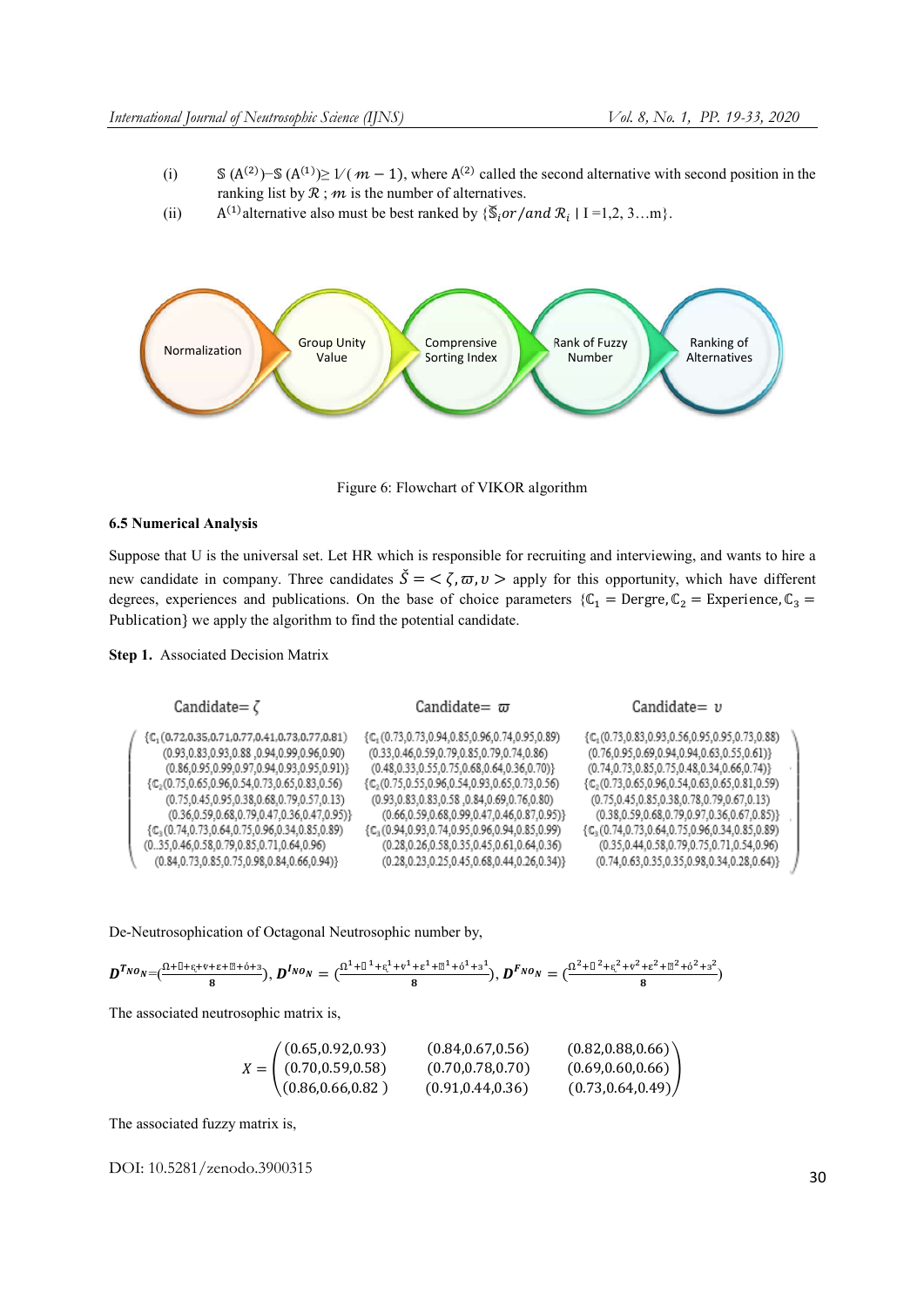| (0.8333)       | (0.6900) | (0.7866) |
|----------------|----------|----------|
| $X = (0.6233)$ | (0.7266) | (0.6500) |
| (0.7800)       | (0.5700) | (0.6200) |

After calculating normalized decision matrix, we determine the positive ideal solution as well as negative ideal solution

 $r^+={(0.65,0.92,0.93)}$   $r^-={(0.91,0.44,0.36)}$ 

**Step 2.** Calculate the group utility value as  $\overline{H}_i = [H_i^L, H_i^U]$  and  $\overline{\mathbb{S}}_i = [\mathbb{S}_i^L, \mathbb{S}_i^U]$ 

 $\breve{H}_1$  = [0.2769,0.2000]  $\breve{H}_2$  = [0.1076,0.3846]  $\breve{H}_3$  = [0.4230,0.2230]

And  $\qquad \tilde{S}_1 = [0.1461, 0.1615]$   $\tilde{S}_2 = [0.0384, 0.2000]$   $\tilde{S}_3 = [0.2000, 0.1307]$ 

**Step 3.** Now we will calculate the comprehensive sorting index  $\widetilde{W}_i = [W_i^L, W_i^U]$ 

 $W1 = 0.0506$ 

 $W2 = 0.0275$ 

 $W3 = 0.0163$ 

# Step 4. Calculation of  $H_i$ ,  $W_i$  and  $S_i$

| $S1 = 0.2767$  | $H1 = 0.1088$ | $W1 = 0.0506$ |
|----------------|---------------|---------------|
| $S2 = 0.2394$  | $H2 = 0.1165$ | $W2 = 0.0275$ |
| $S_3 = 0.2530$ | $H3 = 0.1066$ | $W3 = 0.0163$ |

#### Step 5. Ordering of  $H_i$ ,  $W_i$  and  $S_i$

Order the alternatives, listed by the values Si; Hi and Wi:

|               | $S2 = 0.2394$ $H3 = 0.1066$ $W3 = 0.0163$ |  |
|---------------|-------------------------------------------|--|
|               | $S3 = 0.2530$ $H1 = 0.1088$ $W2 = 0.0275$ |  |
| $S1 = 0.2767$ | $H2 = 0.1165$ $W1 = 0.0506$               |  |

According to the ranking S3 is the potential candidate for the company.

# 7. Conclusion

The concept of octagonal neutrosophic number has sufficient scope of utilization in different studies in various domain. In this paper, we proposed a new concept of octagonal neutrosophic number ONN, notion and graphical representation. The de-neutrosophication technique is carried out by implementing accuracy function and following points were concluded.

- The octagonal neutrosophic number, function and graph add a new tool for modeling different aspects of daily life issues, science and environment.
- Since this study has not yet been studied yet, the comparative study cannot be done with the existing methods.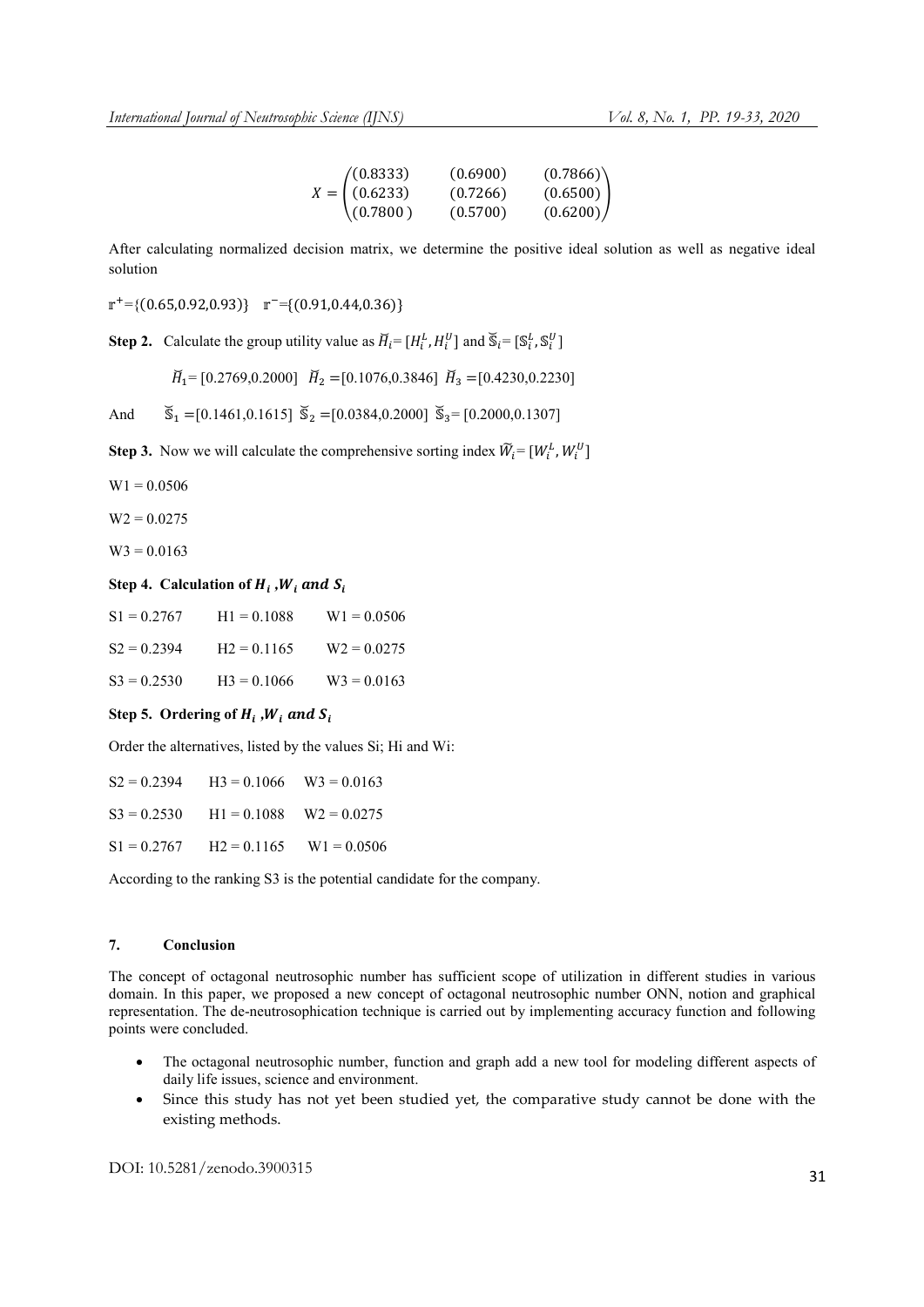Detailed illustrations of truthiness, indeterminacy, falsity and de-neutrosophication techniques will provide all the required information in one platform to model any real-world problem.

In forthcoming work, authors will define the types Symmetric, Asymmetric, along with their  $\alpha$ -cuts. Proposed work can be used to model different dynamics, of applied sciences, such as MCDM and networking problems, etc.

#### Acknowledgement:

The authors are highly thankful to the editor-in-chief and the referees for their valuable comments and suggestions for improving the quality of the paper.

Funding: "This research received no external funding."

Conflicts of Interest: The authors declare no conflict of interest.

#### References

- [1] Zadeh LA. Fuzzy Sets. Inform Control. 1965;8(3):338-353.
- [2] Atanassov, K. Intuitionistic fuzzy sets. Fuzzy Sets Syst. (1986), 20, pp.87–96.
- [3] Smarandache, F. Neutrosophy/neutrosophic probability, set, and logic. American Research Press, Rehoboth. (1998).
- [4] Chakraborty, A.; Mondal, S. P.; Ahmadian, A.; Senu, N.; Alam, S.; and Salahshour, S.; Different Forms of Triangular Neutrosophic Numbers, De-Neutrosophication Techniques, and their Applications, Symmetry, vol 10, 327, 2018.; doi:10.3390/sym10080327.
- [5] Chakraborty, A.; Mondal, S. P.;Mahata, A.; Alam, S.; Different linear and non-linear form of Trapezoidal Neutrosophic Numbers, De-Neutrosophication Techniques and its Application in time cost optimization technique, sequencing problem; RAIRO Operation Research, vol 11, 327, 2018. doi:10.1051/ro/2019090.
- [6] Chakraborty. A., Sankar P. Mondal, Shariful A. Ali A., Norazak S., Debashis De. and Soheil S., The Pentagonal Fuzzy Number: Its Different Representations, Properties, Ranking, Defuzzification and Application in Game Problems, Symmetry, vol 10, pp 248, 2018.
- [7] A. Chakraborty, S. Broumi, P.K Singh,"Some properties of Pentagonal Neutrosophic Numbers and its Applications in Transportation Problem Environment," Neutrosophic Sets and Systems, vol.28, pp.200-215, 2019.
- [8] A. Chakraborty, S. Mondal, S. Broumi, "De-Neutrosophication technique of pentagonal neutrosophic number and application in minimal spanning tree," Neutrosophic Sets and Systems, vol. 29, pp. 1-18,2019. doi: 10.5281/zenodo.3514383.
- [9] Chakraborty, A. "A New Score Function of Pentagonal Neutrosophic Number and its Application in Networking Problem," International Journal of Neutrosophic Science, Volume 1, Issue 1, pp. 40-51, 2020.
- [10] Edalatpanah, S. A., "A Direct Model for Triangular Neutrosophic Linear Programming." International Journal of Neutrosophic Science, Volume 1, Issue 1, pp. 19-28, 2020.
- [11] Saqlain, M., Jafar, M. N., Riaz, M. A New Approach of Neutrosophic Soft Set with Generalized Fuzzy TOPSIS in Application of Smart Phone Selection, Neutrosophic Sets and Systems, vol. 32, pp. 307-316, 2020. DOI: 10.5281/zenodo.3723161
- [12]Saqlain. M., Jafar. N. and Riffat. A., Smart phone selection by consumers' in Pakistan: FMCGDM fuzzy multiple criteria group decision making approach, Gomal University Journal of Research, vol 34(1), pp. 27- 31, 2018.
- [13]Riaz. M., Saqlain. M. and Saeed. M. Application of Generalized Fuzzy TOPSIS in Decision Making for Neutrosophic Soft set to Predict the Champion of FIFA 2018: A Mathematical Analysis, Punjab University Journal of Mathematics, vol 51(8), pp.111-126, 2019.
- [14] Abdel-Basset, M., Saleh, M., Gamal, A., & Smarandache, F. An approach of the TOPSIS technique for developing supplier selection with group decision making under type-2 neutrosophic number. Applied Soft Computing, vol77, pp. 438-452, 2019.
- [15]Abdel-Baset, M., Chang, V., Gamal, A., & Smarandache, F. An integrated neutrosophic ANP and VIKOR method for achieving sustainable supplier selection: A case study in the importing field. Computers in Industry, vol 106, pp. 94-110, 2019.